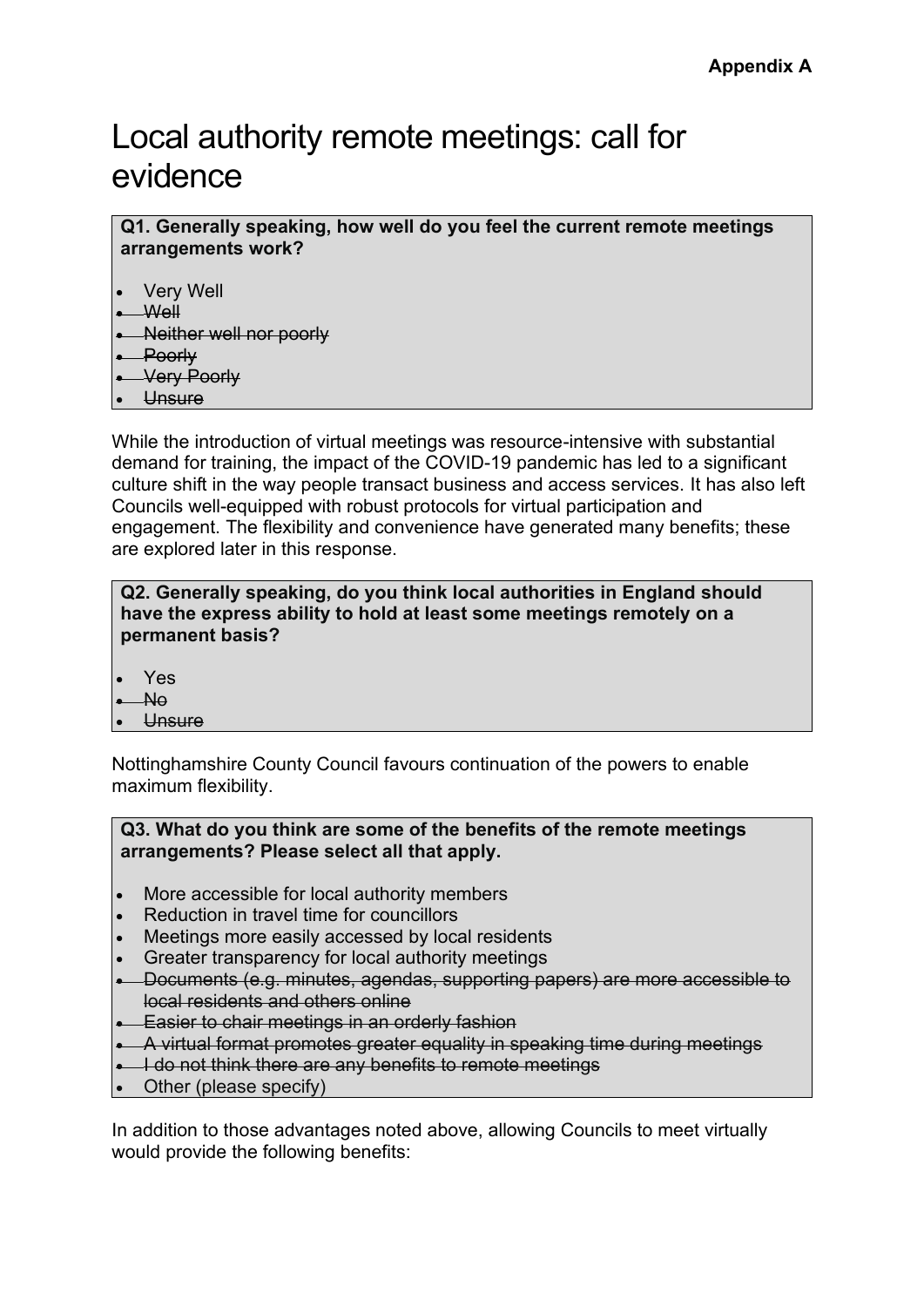The risk of meetings being abandoned because they are inquorate would be reduced. As the time commitment required by Members would decrease, and the ability to attend wherever they are, Members could attend where they would otherwise have submitted their apologies, for example where Councillors work away from the locations at which their meetings are held.

This ties in with advantages around securing attendance in adverse weather. Decision-making meetings can be jeopardised where there are weather events that mean it is unsafe for members to travel or they are physically unable to reach the meeting venue. Safety of those attending meetings is of particular benefit where meetings run into or are held in the evening. On rare occasions in the past, the Council has had to cancel meetings or cut them short due to extreme weather conditions. By retaining a virtual meeting option, such scenarios, whilst rare, could hopefully be avoided all together.

Recent years have seen adverse weather events around the time at which Councils are required to set their budgets. Adverse weather events, which could stop make a meeting inquorate or skew the political balance (where political representation is locality based), could jeopardise a Council's ability to set its annual budget. It could also protect other key decisions that councils need to make. It also improves opportunities for members of the public to participate, regardless of where they live in the area and the prevailing conditions.

The size of some Council areas is so significant that travelling to a meeting venue can greatly impact the time commitment of those Councillors who live further away. For example, in a large rural county like Nottinghamshire, a Councillor living in the north can spend a minimum of two hours travelling, meaning a meeting that lasts half a day would require them to commit a full day's worth of time. This increased efficiency also benefits Councillors who are Members of more than one local authority; reduced travel times enable them to attend back-to-back meetings. It also helps them connect with their local parish Councils – reducing the time they need to spend on County Council business and associated journeys would increase their availability to attend meetings of other bodies.

By allowing greater flexibility in how Councils can hold their meetings, there is an opportunity to broaden the range of candidates who stand for election. A required physical presence at a meeting venue could deter prospective candidates.

During the period within which the Council has run virtual meetings, it has seen an increase in the number of people who have viewed its meetings. Recordings of Council meetings have enjoyed several hundred views, which exceeds not only the number of people who would typically attend a meeting, but the capacity within the public gallery. This carries the added advantage of reducing the burdens necessary for people to engage with Council meetings, particularly in areas where there are long distances to travel and limited public transport. Virtual participation also allows members of the public to engage more efficiently – they can hear debate and participate in any public speaking sessions without having to sit through long agendas until the item in which they are interested is considered.

Provision for Councils to choose the format of meetings would also be advantageous where unanticipated events occur, for instance, fire or flood. It is not always possible or cost effective to find an alternative venue of sufficient size and with appropriate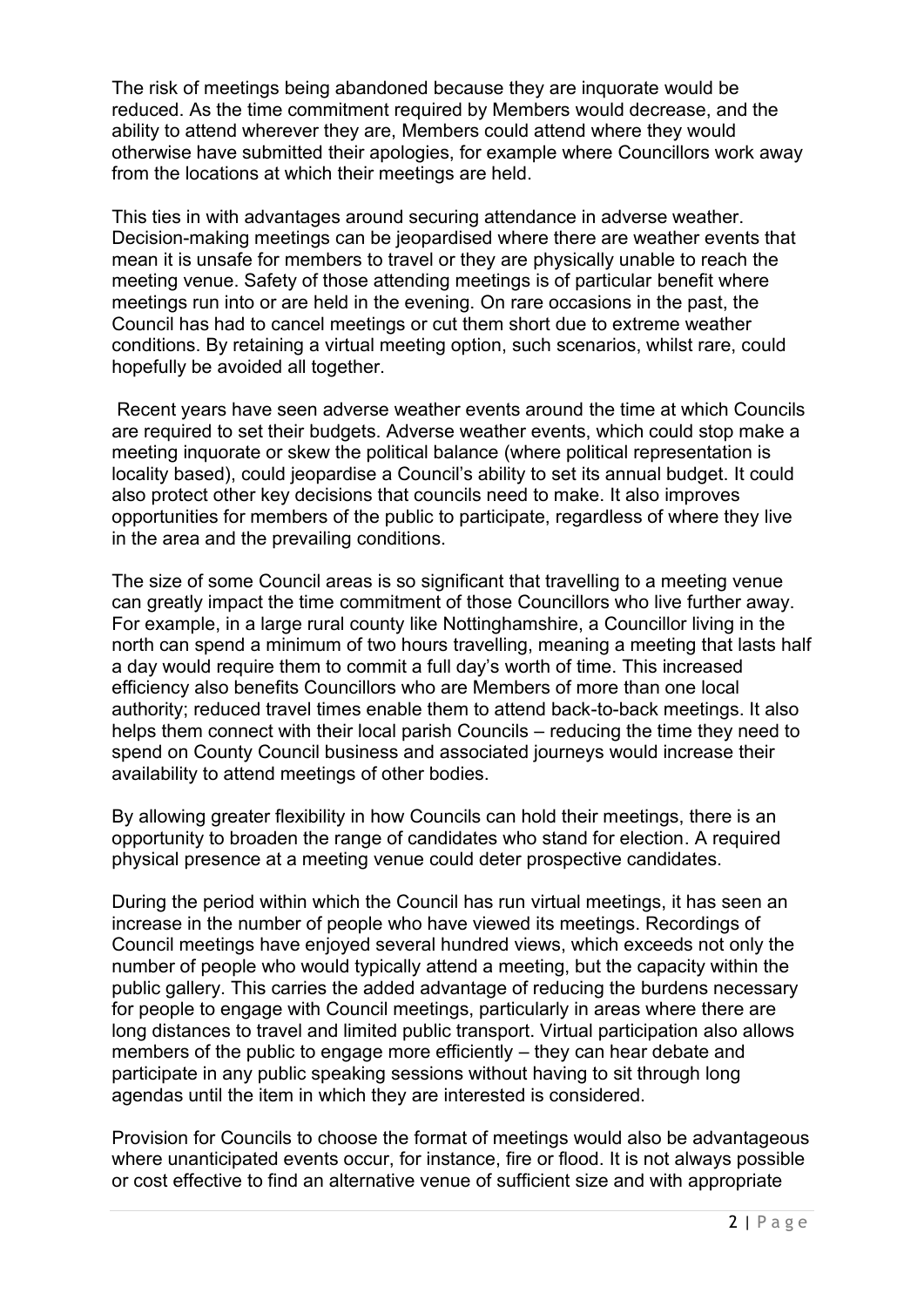facilities, particularly at short notice. The alternative provision will allow democratic processes to continue with the minimum disruption. It would also allow Councils to react to any local pandemic (or other infectious disease) flare-ups.

One further advantage of remote meetings is the positive environmental impact. As stated previously, some Councils, covering large areas would require meeting attendees to travel significant distances. It is not always possible to use public transport to access meetings, meaning a wider reliance on private vehicles. It would have the added benefit of contributing to the national effort to cut carbon emissions from transportation in line with the Government's carbon change target of cutting emissions by 78% by 2035 compared to 1990 levels.

# **Q4. (For local authorities only) Have you seen a reduction in costs since implementing remote meetings in your authority?**

- Yes
- No
- Unsure

The Council has made savings from holding remote meetings. The amount the Council has spent on Members' travel claims has reduced. The figures given below are the full year total; some reduction will be accounted for from the reduction in permitted travel however, a significant proportion is the result of Councillors not submitting travel claims for attending meetings.

- 2018/19 £58,447.90
- 2019/20 £55,158.55
- 2020/21 £7,385.80

The Council acknowledges that increased officer resource is required to support virtual meetings, however this has reduced as both members and officers have become used to the approach. Some of the resourcing requirements stem from the livestreaming of meetings. This demand would continue if live broadcasting became a legal requirement, as it means that more people would be required to ensure the meeting is legal in terms of decision-making rather than, if the live broadcast was to fail, continuing with the meeting and uploading the recording afterwards.

#### **Q5. What do you think are some of the disadvantages of the remote meetings arrangements, and do you have any suggestions for how they could be mitigated/overcome? Please select all that apply.**

- It is harder for members to talk to one another informally
- Meetings are less accessible for local authority members or local residents who have a poor-quality internet connection
- Meetings are less accessible for local authority members or local residents who are unfamiliar with video conferencing/technology
- There is less opportunity for local residents to speak or ask questions
- Some find it more difficult to read documents online than in a physical format
- Debate is restricted by the remote format
- **It is more difficult to provide effective opposition or scrutiny in a remote format**
- It is more difficult to chair meetings in an orderly fashion
- Virtual meetings can be more easily dominated by individual speakers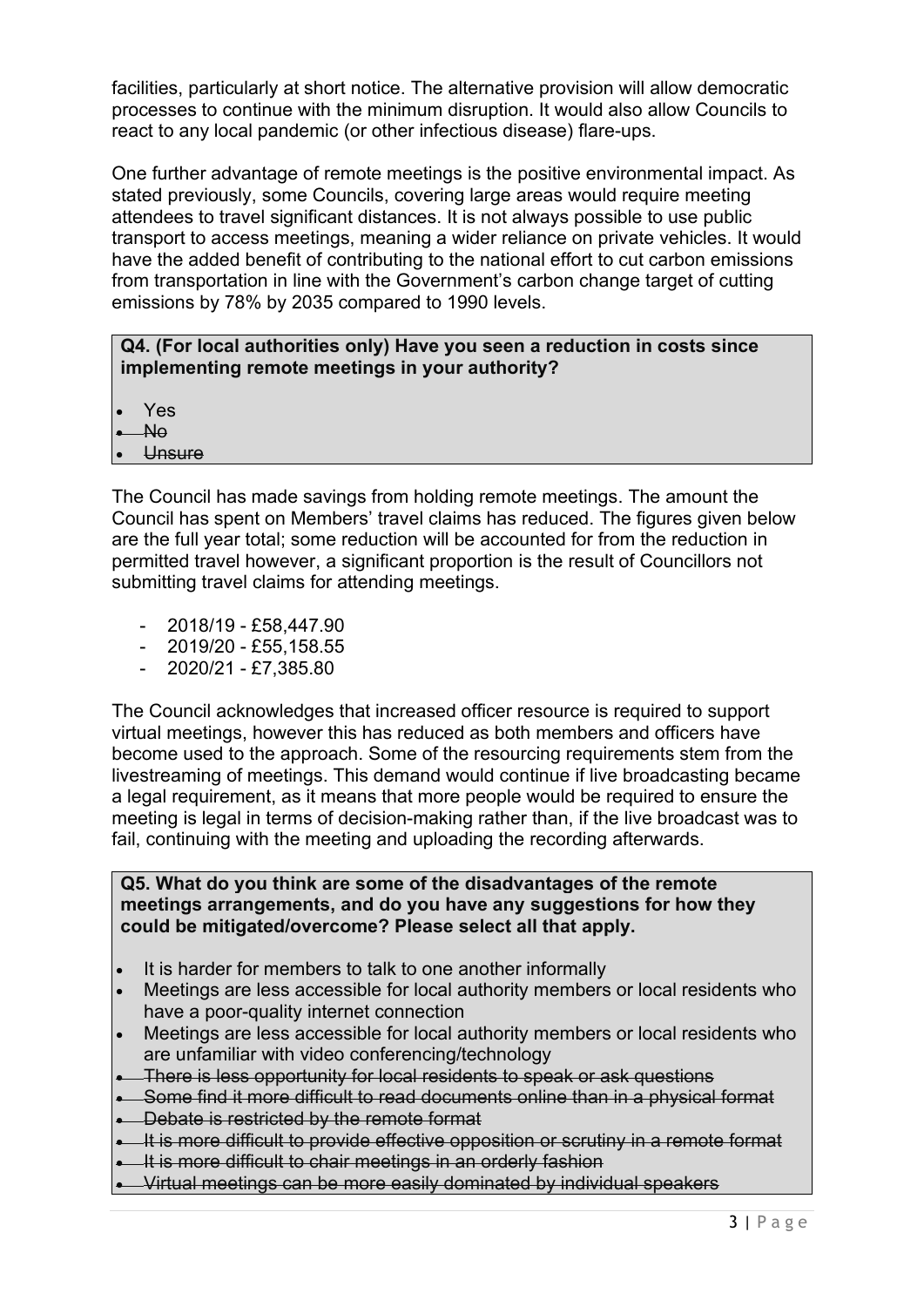- It might enable democratically elected members to live and perform their duties outside their local area on a permanent basis, therefore detaching them from the communities they serve
- It may create too substantial a division between the way national democracy (e.g. in the House of Commons) and local democracy is conducted
- I do not think there are any disadvantages to remote meetings
- Other (please specify)

Of those potential disadvantages set out above, the following mitigations could apply:

- Members talking to one another informally: Local authorities could encourage group networking as well as organising non-political events that provide an opportunity for colleagues from different political groups to mix, including training events and drop-in sessions. There would also be the opportunity to develop relationships through those meetings that are held face-to-face or using a hybrid model.
- Meetings are less accessible for local authority members or local residents who have a poor-quality internet connection: Councils could explore options with councillors about whether there are ways their connectivity could be improved. However, a hybrid meeting offer would provide an in-person alternative for people with poor quality internet connections
- Meetings are less accessible for local authority members or local residents who are unfamiliar with video conferencing technology: A hybrid model would provide a non-technological means of participating for those Councillors and members of the public who are less familiar with video conferencing technology. The numbers of people who are less familiar with video conferencing technology will have significantly reduced from the position at the start of the pandemic out of necessity. It would also be incumbent on local authorities to provide a comprehensive training and support for Councillors to enable them to access remote meetings.

Nottinghamshire County Council has mitigated these disadvantages through:

- Its meeting on-boarding arrangements. The measures that the Council has put in place prior to the start of meetings, which have seen more Members chatting with one another across groups than would in the Council Chamber. - Intensive training when virtual meetings began.
- The ICT support available to Members regarding both internet access and
- familiarity, with support available at every meeting and VIP support for Councillors combined with active call monitoring and response during meetings.

# **Q6. What do you think are some of the main advantages of holding face-toface meetings, as opposed to remote meetings?**

The main advantages of in-person meetings are the opportunities that are provided for building informal networks, both cross-party and with officers, in particular following local elections. Councils can ensure that there is a balance of in-person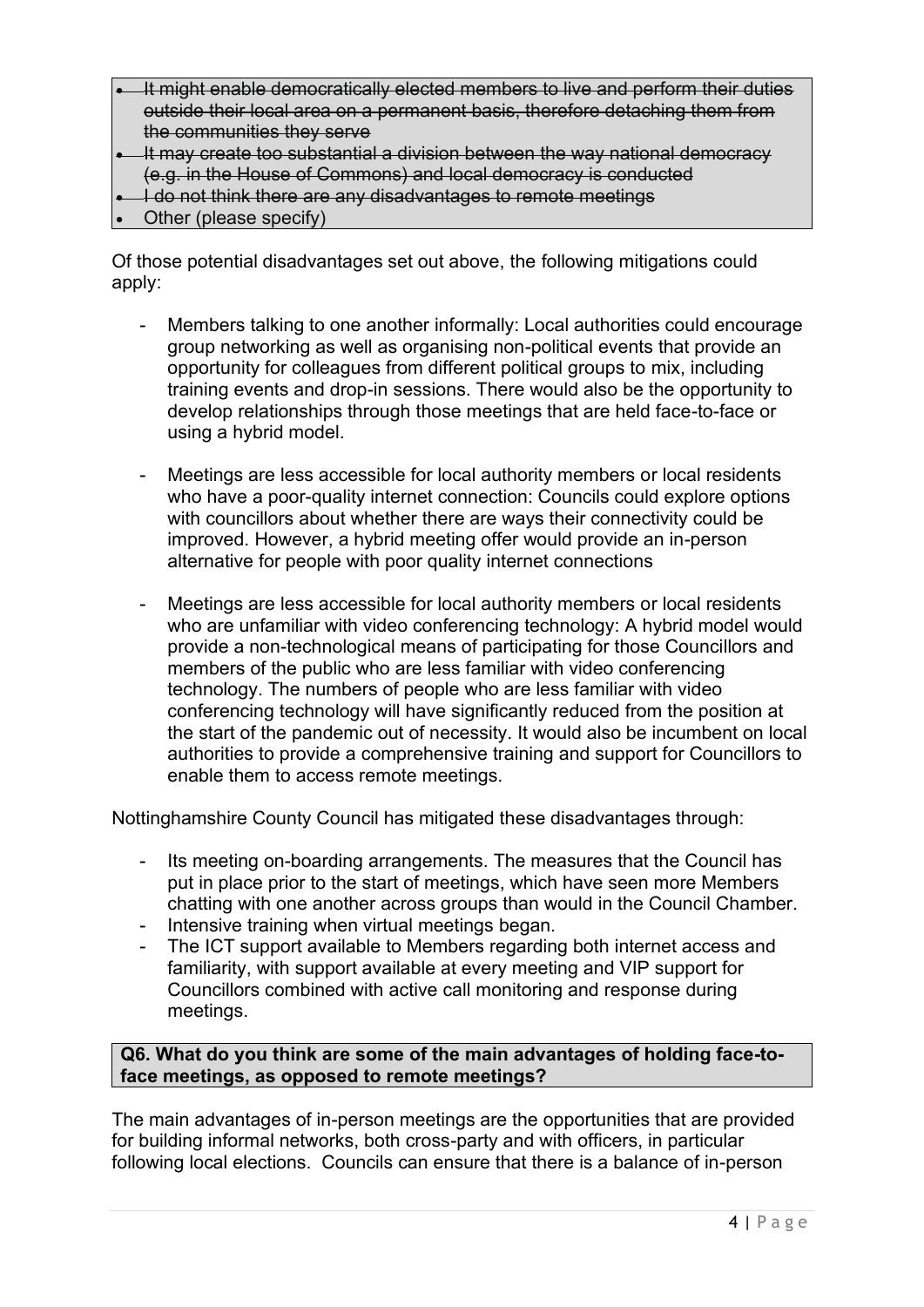activity to enable these relationships to be built, particularly if the Council has the flexibility to determine how it wishes to hold its meetings.

The other key disadvantage relates to the energy within a meeting, which is different in virtual meetings. Remote meetings remove the ability to read people's body language and detect nuance can be inhibited by virtual meetings, which means that skilful chairing is required.

# **Q7. If permanent arrangements were to be made for local authorities in England, for which meetings do you think they should have the option to hold remote meetings?**

- For all meetings
- For most meetings with a few exceptions (please specify)
- Only for some meetings (please specify)
- I think local authorities should be able to decide for themselves which meetings should have the option to meet remotely
- I do not think local authorities should have the option to hold remote meetings for any meetings
- Unsure

Nottinghamshire County Council believes that provision should be made that would enable local authorities to determine for themselves which meetings to hold fully remotely, in a hybrid format or in-person.

## **Q8. If permanent arrangements were to be made for local authorities in England, in which circumstances do you think local authorities should have the option to hold remote meetings?**

- In any circumstances
- Only in extenuating circumstances where a meeting cannot be held face-to-face or some members would be unable to attend (e.g. severe weather events, coronavirus restrictions)
- I think local authorities should be able to decide for themselves which circumstances they should have the option to meet remotely
- I do not think local authorities should have the option to hold remote meetings under any circumstances
- **Other (please specify)**
- Unsure

Nottinghamshire County Council believes that provision should be made to give local authorities the flexibility to determine, in accordance with arrangements defined within their Constitution, when it is more appropriate to hold fully remote meetings, hybrid meetings or in person meetings (see responses to questions 9 and 10).

# **Q9. Would you have any concerns if local authorities in England were given the power to decide for themselves which meetings, and in what circumstances, they have the option to hold remote meetings?**

- $-$ Yes
- No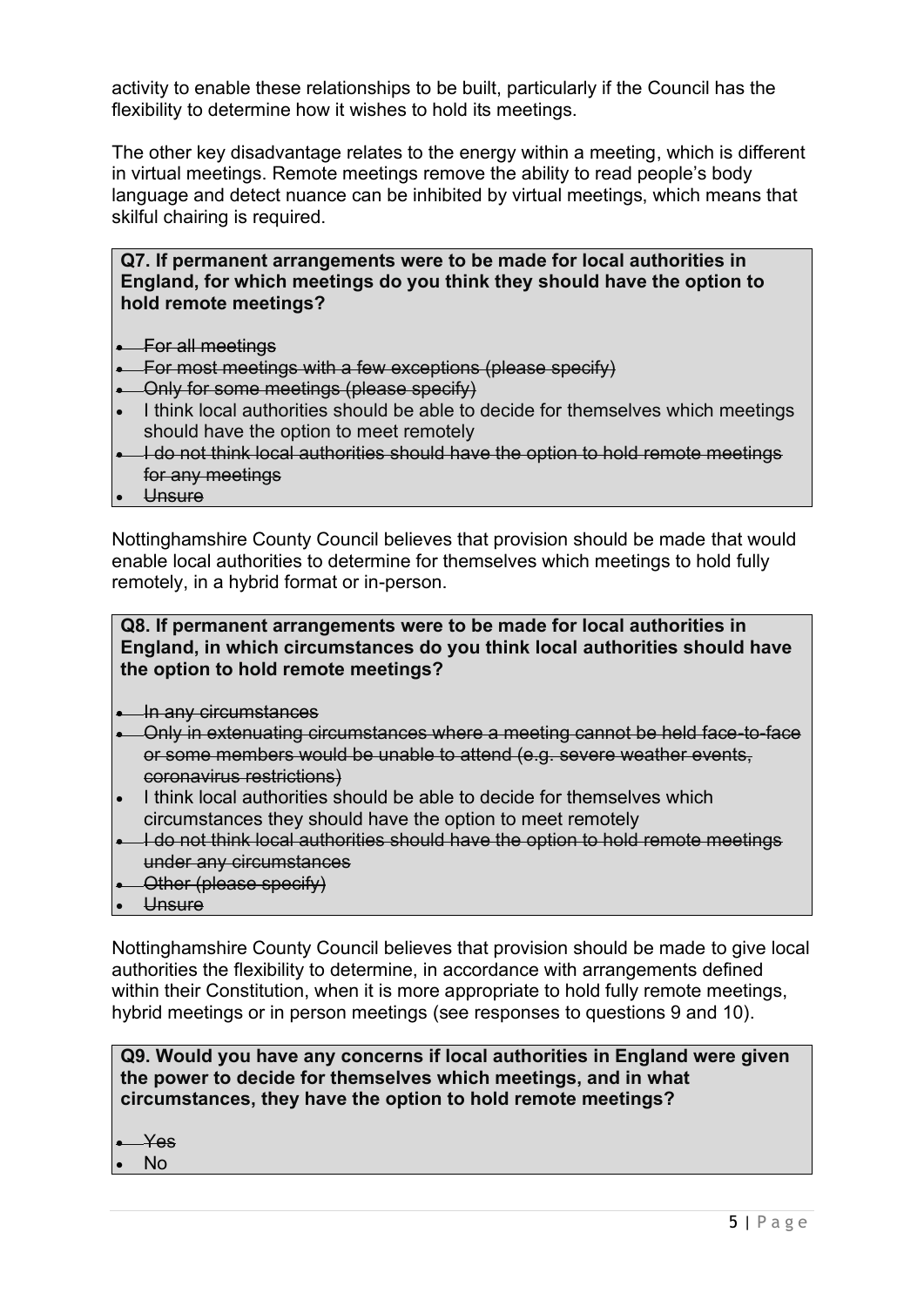Local authorities are best positioned to make these determinations; they understand their local communities and councillors. A nationally mandated approach would not reflect local concerns, priorities and infrastructure. For example, mandating that meetings must be held fully in person where matters heavily affect rural communities with poor public transport links could automatically disenfranchise them, reducing transparency and accountability (to be read in conjunction to the answers to questions 8 and 10).

#### **Q10. If yes, do you have any suggestions for how your concerns could be mitigated/overcome?**

Any risk of politicising decisions about the format in which meetings should take place can be mitigated by providing a framework that sits within Councils' Constitutions, with the format to be agreed with the Proper Officer.

**Q11. In your view, would making express provision for English local authorities to meet remotely particularly benefit or disadvantage any individuals with protected characteristics e.g. those with disabilities or caring responsibilities?**

- Yes
- No
- **Unsure**

Provision for remote meetings could positively affect people with the following protected characteristics:

Remote meetings can have a positive impact on people with disabilities. People with disabilities can be spared the need to travel, and with appropriate adaptive technologies, engage with democracy more independently than they might otherwise be able, or where they might not previously have been able to engage. This has advantages for both Councillors and members of the public and could reduce barriers that prevent people with this protected characteristic from standing for election.

People whose disabilities that may lead to their immune system being suppressed could also experience positive impacts. Allowing the continuation of remote meetings would allow them to reduce their personal contacts.

There is a potential for a negative impact on people with certain disabilities, for example visual impairment, if all meetings are held fully remotely and their disability meant that they would be unable to join the meeting remotely. Conversely, the use of remote meetings could have a positive impact for people with other disabilities. Thinking specifically of users with hearing impairments, there are tools within remote meetings systems that offer closed captioning, which can assist if a venue does not have an induction loop or no sign language interpreter is available.